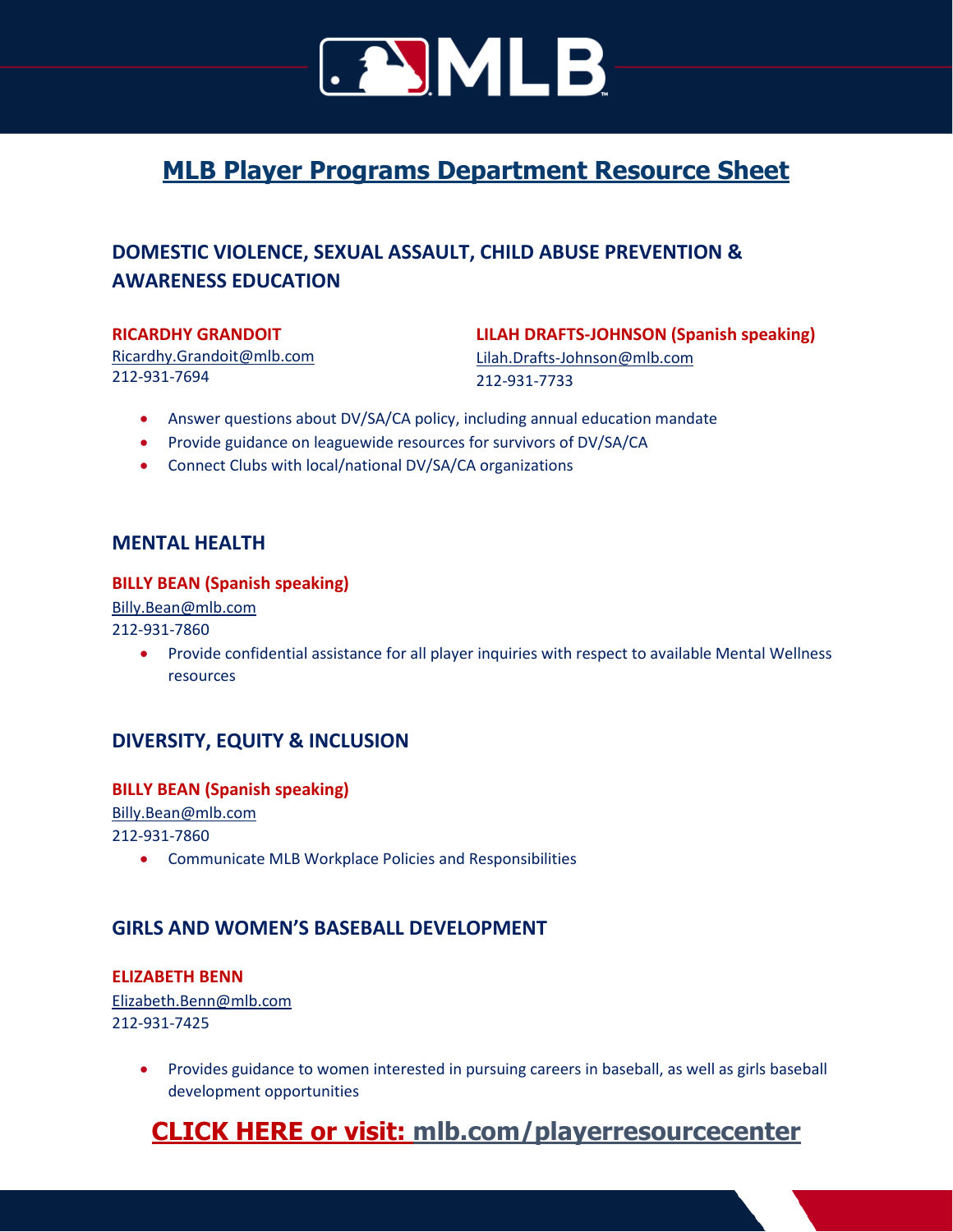

# **PLAYER INTERNSHIP PROGRAM**

#### **ELIZABETH BENN**

[Elizabeth.Benn@mlb.com](mailto:Elizabeth.Benn@mlb.com) 212-931-7425

• Point of contact for the Player Internship Program

## **DIVERSITY PIPELINE PROGRAM**

#### **TYRONE BROOKS**

[Tyrone.brooks@mlb.com](mailto:Tyrone.brooks@mlb.com) 212-931-7699

- Provide assistance and guidance to candidates through the Diversity Pipeline Program including former players seeking to make the transition from the playing field to front office and on-field roles within the 30 MLB Clubs and the Office of the Commissioner
- Provide information regarding available resources related to Diversity, Equity, and Inclusion, including highlighting organizations and businesses to partner with for the purpose of benefiting local communities

# **PLAYERS & STAFF EDUCATIONAL PROGRAMMING**

#### **CARLA CHALAS (Spanish Speaking)**

[Carla.chalas@mlb.com](mailto:Carla.chalas@mlb.com) 809-740-4209

- Manage and coordinate policy-based education programs and lifeskills workshops for players
- Assist MLB Academies in the coordination and execution of community service initiatives in the Dominican Republic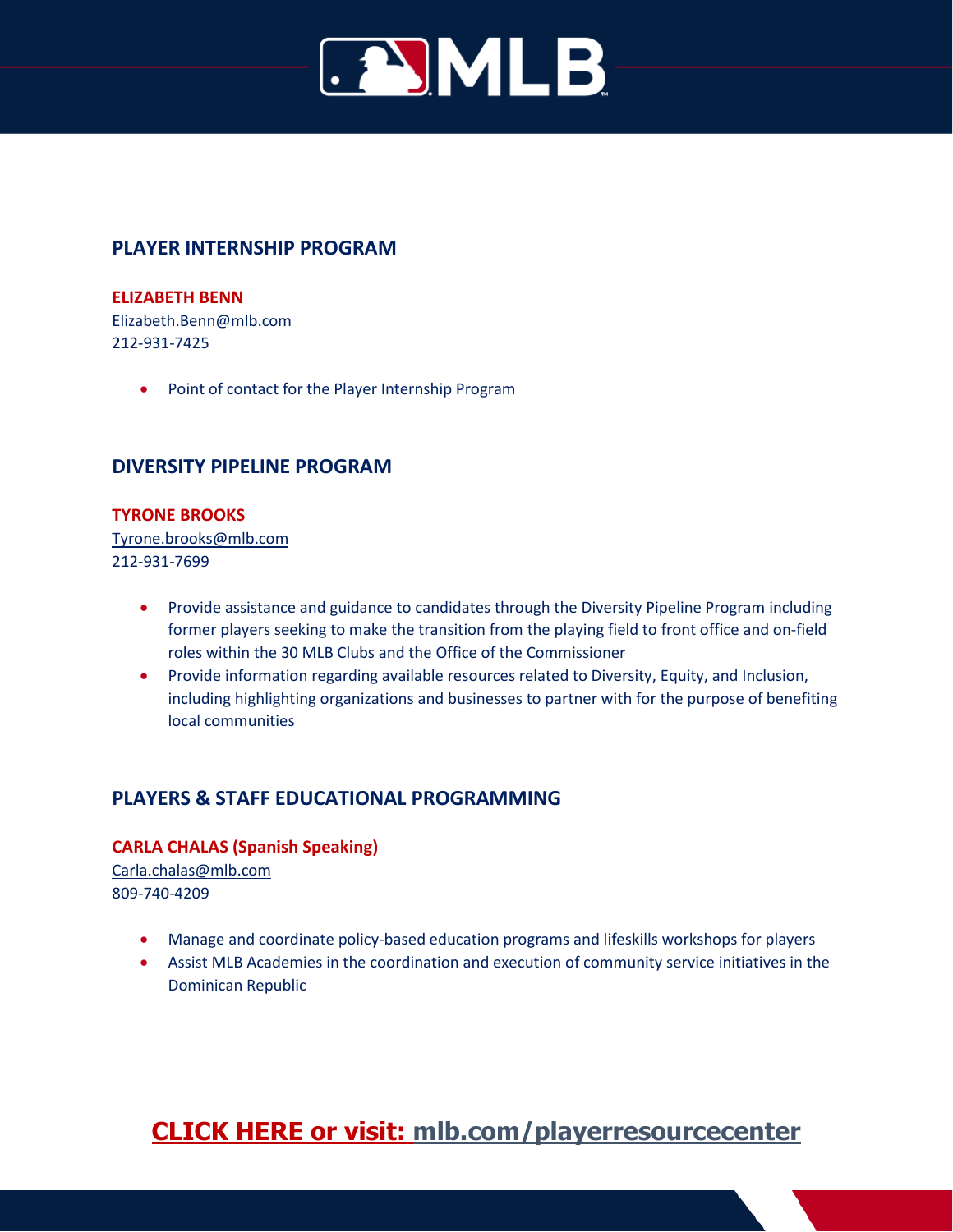

# **COMMUNITY ENGAGEMENT INITIATIVES IN THE DOMINICAN REPUBLIC**

**CARLA CHALAS (Spanish Speaking)**  [Carla.chalas@mlb.com](mailto:Carla.chalas@mlb.com)

809-740-4209

**GISSELLE SANCHEZ (Spanish Speaking)**  [Gisselle.sanchez@mlb.com](mailto:Gisselle.sanchez@mlb.com)

- Assist MLB Academies in the coordination and execution of community service initiatives in the Dominican Republic
- Identify relevant topics that can be converted to community initiatives

## **HIGH SCHOOL PROGRAM**

#### **FRANCISCO YEGRES (Spanish speaking)**

[Francisco.Yegres@mlb.com](mailto:Francisco.Yegres@mlb.com)

• Point of contact person in regards to the High School Program in the DR for players at the academies

## **FORMER PLAYER SERVICES**

#### **GISSELLE SANCHEZ (Spanish speaking)**

[Gisselle.sanchez@mlb.com](mailto:Gisselle.sanchez@mlb.com)

• Provides information to former players in the DR about MLB programs and available resources

## **LEAGUEWIDE EDUCATIONAL PROGRAMMING**

#### **YENIFER FAUCHÉ (Spanish speaking)**

[Yenifer.Fauche@mlb.com](mailto:Yenifer.Fauche@mlb.com) 212-931-7949

- Leads programs specific to player education in the U.S. and in the Dominican Republic, including the Rookie Program and Ahead in the Count
- Works closely with Club education professionals and administers the Translation Program to support players' on and off the field development